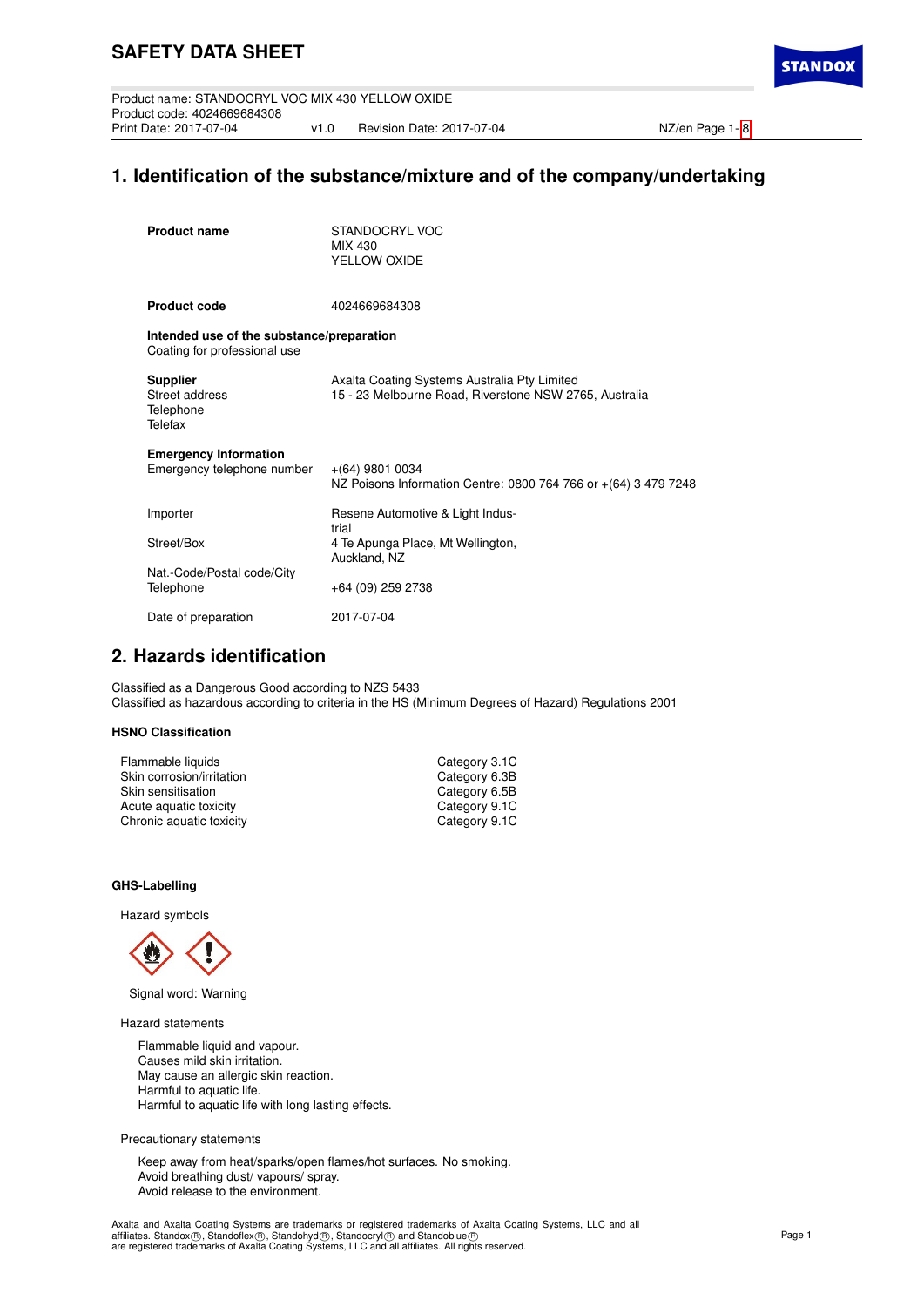**STANDO** 

Wear protective gloves/protective clothing/eye protection/face protection. If skin irritation or rash occurs: Get medical advice/ attention. Wash contaminated clothing before reuse. Store in a well-ventilated place. Keep cool.

## **Other hazards which do not result in classification**

Contains epoxy constituents. See information supplied by the manufacturer. Contains: bis(1,2,2,6,6-pentamethyl-4-piperidyl) sebacate; methyl 1,2,2,6,6-pentamethyl-4-piperidyl sebacate; 2,3-epoxypropyl neodecanoate. May produce an allergic reaction.

# **3. Composition/information on ingredients**

## **Pure substance/mixture**

Mixture

## **Hazardous components**

| CAS-No.        | Chemical name                                                  | Concentration | <b>GHS Hazardous</b> |
|----------------|----------------------------------------------------------------|---------------|----------------------|
| 123-86-4       | n-butyl acetate                                                | $20 - 30%$    |                      |
| 51274-00-1     | Light yellow lemon yellow oxide pigment                        | 20 - 30%      |                      |
| 64742-95-6     | solvent naphtha (petroleum), light arom. $(<0,1\%$<br>benzene) | $3 - 5%$      | $\sqrt{}$            |
| 95-63-6        | 1,2,4-trimethylbenzene                                         | $1 - 3%$      | $\sqrt{}$            |
| 108-67-8       | mesitylene                                                     | $0.3 - 1.0\%$ |                      |
| 64-19-7        | acetic acid                                                    | $0.3 - 1.0\%$ | $\sqrt{}$            |
| 41556-26-7     | bis(1,2,2,6,6-pentamethyl-4-piperidyl) sebacate                | $0.3 - 1.0\%$ | $\sqrt{}$            |
| 112-34-5       | 2-(2-butoxyethoxy)ethanol                                      | $0.3 - 1.0\%$ | $\sqrt{}$            |
| $110 - 12 - 3$ | 5-methylhexan-2-one                                            | $0.3 - 1.0\%$ | $\sqrt{}$            |
| 98-82-8        | cumene                                                         | $0.1 - 0.3%$  | $\sqrt{}$            |
| 82919-37-7     | methyl 1,2,2,6,6-pentamethyl-4-piperidyl seba-<br>cate         | $0.1 - 0.3%$  | $\sqrt{}$            |
| 26761-45-5     | 2,3-epoxypropyl neodecanoate                                   | $0.1 - 0.3%$  | $\sqrt{}$            |
| 628-63-7       | pentyl acetate                                                 | $0.1 - 0.3%$  |                      |
| 1330-20-7      | xylene                                                         | $0.1 - 0.3%$  |                      |

Non-regulated ingredients 40 - 50%

## **4. First aid measures**

#### **Eye contact**

Remove contact lenses. Irrigate copiously with clean, fresh water for at least 15 minutes, holding the eyelids apart. Seek medical advice.

#### **Skin contact**

Do NOT use solvents or thinners. Take off all contaminated clothing immediately. Wash skin thoroughly with soap and water or use recognized skin cleanser. If skin irritation persists, call a physician.

## **Inhalation**

Avoid inhalation of vapour or mist. Move to fresh air in case of accidental inhalation of vapours. If breathing is irregular or stopped, administer artificial respiration. If unconscious place in recovery position and seek medical advice. If symptoms persist, call a physician.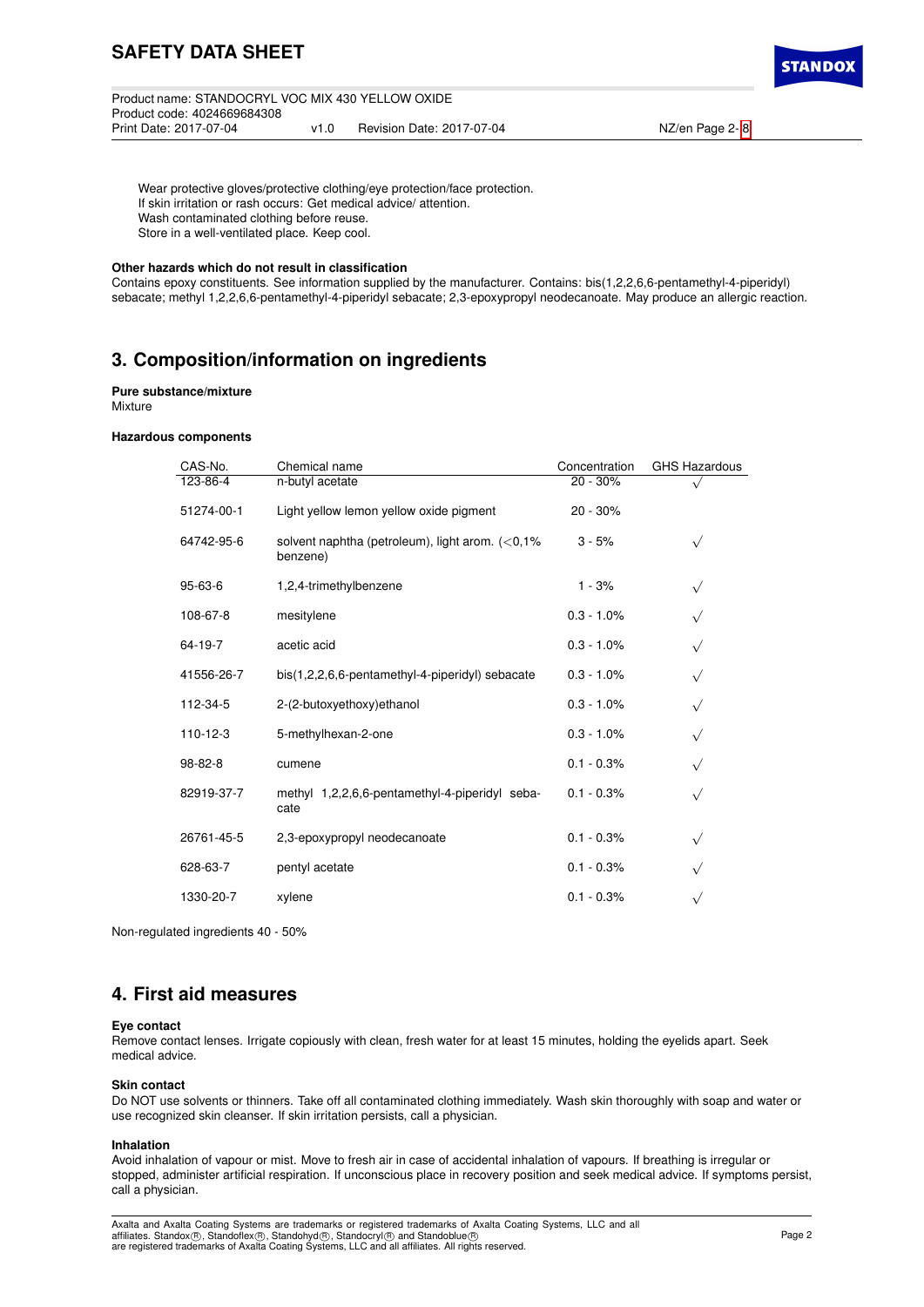

## **Ingestion**

If swallowed, seek medical advice immediately and show this safety data sheet (SDS) or product label. Do NOT induce vomiting. Keep at rest.

## **Most Important Symptoms/effects, acute and delayed**

## **Inhalation**

May cause nose and throat irritation. May cause nervous system depression characterized by the following progressive steps: headache, dizziness, nausea, staggering gait, confusion, unconsciousness. Reports have associated repeated and prolonged overexposure to solvents with permanent brain and nervous system damage. If this product mixed with an isocyanate activator/hardener (see SDS for the activator), the following health effects may apply: Exposure to isocyanates may cause respiratory sensitization. This effect may be permanent. Symptoms include an asthma-like reaction with shortness of breath, wheezing, cough or permanent lung sensitization. This effect may be delayed for several hours after exposure. Repeated overexposure to isocyanates may cause a decrease in lung function, which may be permanent. Individuals with lung or breathing problems or prior reactions to isocyanates must not be exposed to vapors or spray mist of this product.

## **Ingestion**

May result in gastrointestinal distress.

## **Skin or eye contact**

May cause irritation or burning of the eyes. Repeated or prolonged liquid contact may cause skin irritation with discomfort and dermatitis. If this product is mixed with an isocvanate, skin contact may cause sensitization. If this product is mixed with an isocyanate, skin contact may cause sensitization.

## **Notes to physician**

No data available on the product. See section 3 and 11 for hazardous ingredients found in the product.

# **5. Firefighting measures**

## **Suitable extinguishing media**

Universal aqueous film-forming foam, Carbon dioxide (CO2), Dry chemical, Water spray.

## **Extinguishing media which shall not be used for safety reasons**

High volume water jet

## **Specific hazards**

Flammable liquid and vapour. Vapours may form explosive mixtures with air. Remove all sources of ignition. Solvent vapours are heavier than air and may spread along floors. Do not allow run-off from fire fighting to enter drains or water courses. Never use pressure to empty container: container is not a pressure vessel. Always keep in containers of same material as the original one.

## **Special Protective Equipment and Fire Fighting Procedures**

Wear as appropriate: Full protective flameproof clothing. Wear self-contained breathing apparatus for firefighting if necessary. In the event of fire, cool tanks with water spray.

## **6. Accidental release measures**

## **Personal precautions**

Keep in a well-ventilated place. Keep away from sources of ignition. Comply with safety directives (see chapters 7 and 8). Do not inhale vapours.

## **Environmental precautions**

Do not let product enter drains. Notify the respective authorities in accordance with local law in the case of contamination of rivers, lakes or waste water systems.

## **Methods for cleaning up**

Contain and collect spillage with non-combustible absorbent materials, e.g. sand, earth, vermiculite, diatomaceous earth and place in container for disposal according to local regulations. Clean preferably with a detergent; avoid use of solvents.

# **7. Handling and storage**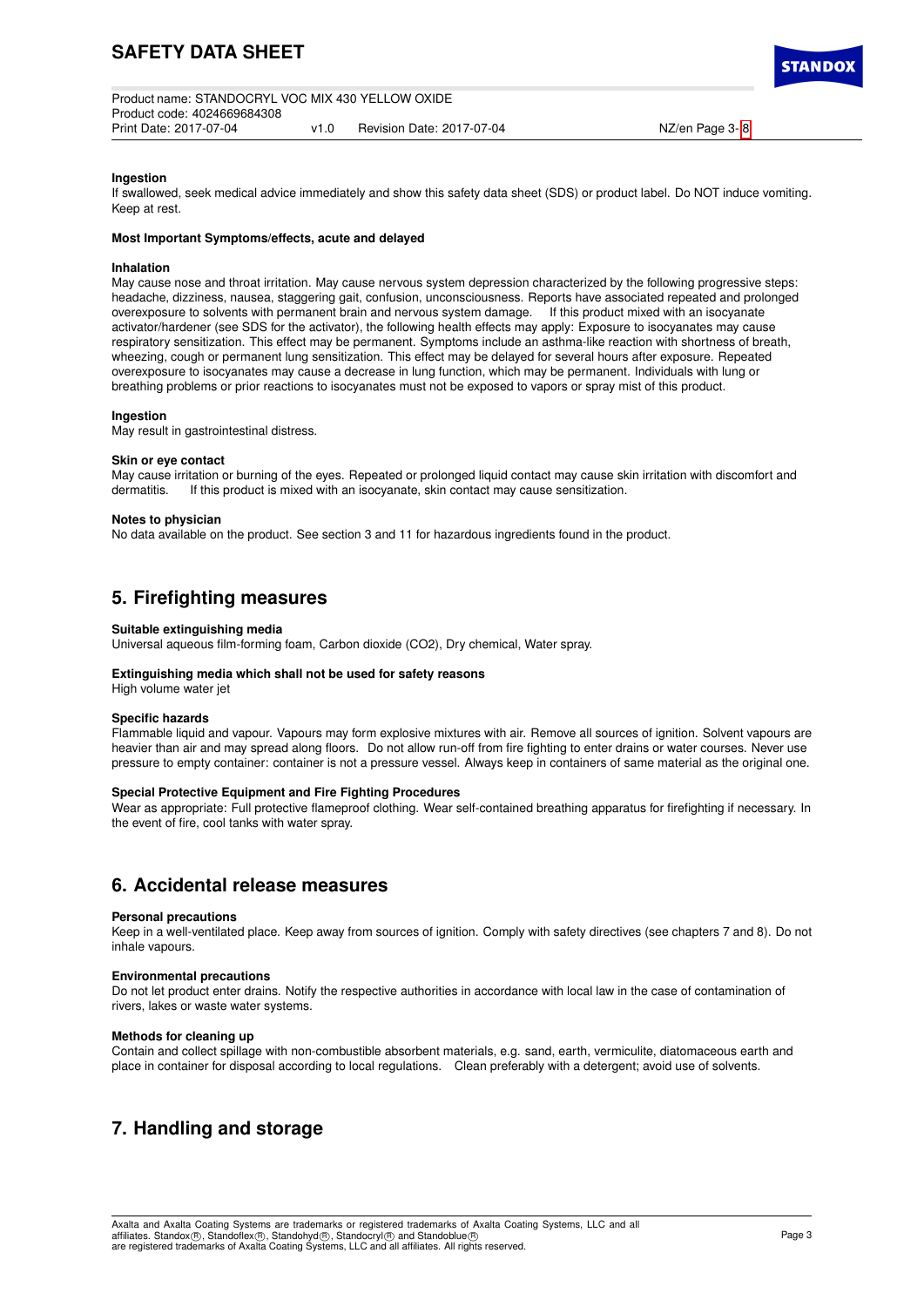TANDO

## **Handling**

Persons with a history of skin sensitisation problems or asthma, allergies, chronic or recurrent respiratory disease should not be employed in any process in which this mixture is being used.

#### **Safe handling advice**

Prevent the creation of flammable or explosive concentrations of vapour in air and avoid vapour concentration higher than the occupational exposure limits. The product should only be used in areas from which all naked lights and other sources of ignition have been excluded. Preparation may charge electrostatically: always use grounded leads when transferring from one container to another.

Operators should wear antistatic footwear and clothing. No sparking tools should be used. Avoid skin and eye contact. Do not breathe vapours or spray mist. Smoking, eating and drinking should be prohibited in the application area.

## **Storage**

## **Suitable storage conditions**

Observe label precautions. Refer to Technical Data Sheet (TDS) for further information about storage temperature. Store in a dry, well ventilated place away from sources of heat, ignition and direct sunlight. No smoking. Prevent unauthorized access. Containers which are opened must be carefully resealed and kept upright to prevent leakage.

#### **Suitable container and packaging materials for safe storage**

Always keep in containers made of the same material as the supply container.

## **8. Exposure controls/personal protection**

## **National occupational exposure limits**

| Chemical name                           |             |                      |
|-----------------------------------------|-------------|----------------------|
| n-butyl acetate                         | <b>TWA</b>  | 150 ppm              |
|                                         | <b>TWA</b>  | 713 mg/m3            |
|                                         | <b>STEL</b> | 200 ppm              |
|                                         | <b>STEL</b> | 950 mg/m3            |
| Light yellow lemon yellow oxide pigment | <b>TWA</b>  | 1 $mg/m3$            |
| 1,2,4-trimethylbenzene                  | <b>TWA</b>  | 25 ppm               |
|                                         | <b>TWA</b>  | 123 mg/m3            |
| mesitylene                              | <b>TWA</b>  | 25 ppm               |
|                                         | <b>TWA</b>  | 25 ppm               |
|                                         | <b>TWA</b>  | 123 mg/m3            |
|                                         | <b>TWA</b>  | $123$ mg/m $3$       |
|                                         |             |                      |
| acetic acid                             | <b>TWA</b>  | 10 ppm               |
|                                         | <b>TWA</b>  | $25 \,\mathrm{mg/m}$ |
|                                         | <b>STEL</b> | 15 ppm               |
|                                         | <b>STEL</b> | $37 \,\mathrm{mg/m}$ |
|                                         |             |                      |
| 5-methylhexan-2-one                     | <b>TWA</b>  | 50 ppm               |
|                                         | <b>TWA</b>  | 234 mg/m3            |
|                                         |             |                      |
| cumene                                  | <b>TWA</b>  | 25 ppm               |
|                                         | <b>TWA</b>  | 125 mg/m3            |
|                                         | <b>STEL</b> | 75 ppm               |
|                                         | <b>STEL</b> | $375$ mg/m $3$       |
|                                         |             |                      |
| pentyl acetate                          | <b>TWA</b>  | 100 ppm              |
|                                         | <b>TWA</b>  | 532 mg/m3            |
| xylene                                  | <b>TWA</b>  | 50 ppm               |
|                                         | <b>TWA</b>  | 217 mg/m3            |
|                                         |             |                      |

#### **Engineering measures**

Provide adequate ventilation.This should be achieved by a good general extraction and -if practically feasible- by the use of a local exhaust ventilation.If these are not sufficient to maintain concentrations of particulates and solvent vapour below the OEL, suitable respiratory protection must be worn.

**Glossary**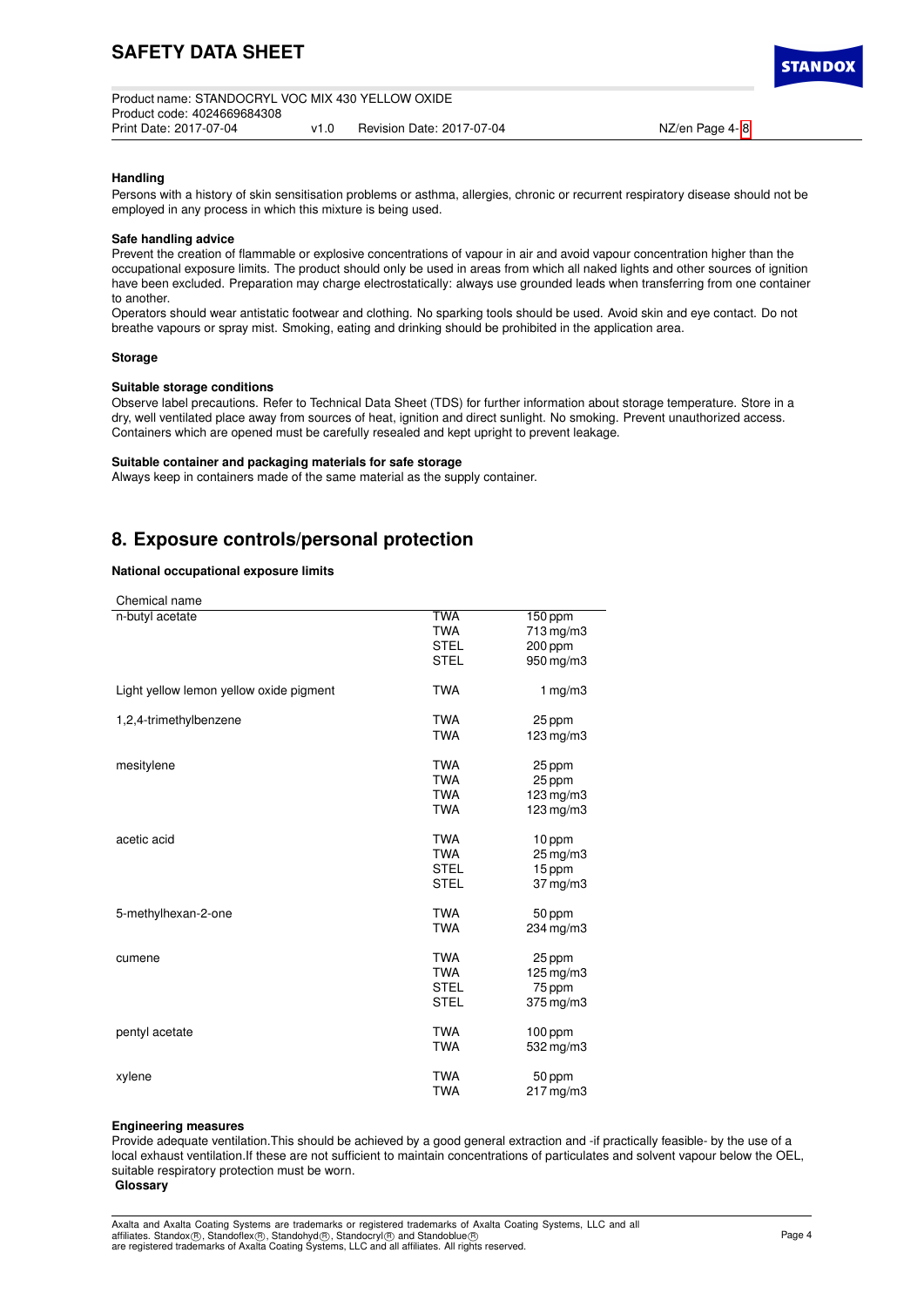

## CEIL Ceiling exposure limit

STEL Short term exposure limit

TWA Time weighted average

## **Protective equipment**

Personal protective equipment should be worn to prevent contact with eyes, skin or clothing.

#### **Respiratory protection**

In case of insufficient ventilation, wear suitable respiratory equipment.

#### **Eye protection**

Use safety eyewear designed to protect against splash of products.

## **Hand protection**

The breakthrough time of gloves is unknown for the product itself. The glove material given is recommended on basis of the substances in the preparation.

| Chemical name                                                  | Glove material          |           | Glove thickness Break through time |
|----------------------------------------------------------------|-------------------------|-----------|------------------------------------|
| n-butyl acetate                                                | Viton $(R)$ $\circledR$ | $0.7$ mm  | 10 MIN                             |
|                                                                | Nitrile rubber          | $0.33$ mm | 30 MIN                             |
| solvent naphtha (petroleum), light arom. $(<0.1\%$<br>benzene) | Viton $(R)$ $(B)$       | $0.7$ mm  | 30 MIN                             |
| xylene                                                         | Nitrile rubber          | $0.33$ mm | 30 MIN                             |
|                                                                | Viton $(R)$ $(B)$       | $0.7$ mm  | 480 MIN                            |

The protective glove should be checked in each case for their work specific suitability (e.g. mechanical stability, product compatibility, and anti-static properties). When the intended use is for spray application a nitrile glove of the chemical resistance group 3 (e.g. Dermatril® glove) is to be used. After contamination, the glove has to be changed. If immersing the hands into the product is not avoidable (e.g. maintenance work) a butyl or fluorocarbon rubber glove should be used. When skin exposure may occur to materials specified in section 3 of this SDS, advice should be sought from the glove supplier as to appropriate type to use with this product and the permeation breakthrough times. Care should be taken when working with sharp edged articles as these can easily damage the gloves and make them ineffective. The instructions and information provided by the glove supplier on use, storage, maintenance and replacement must be followed. Damaged gloves or those showing signs of wear should be replaced immediately.

#### **Skin and body protection**

Wear suitable protective clothing. Personnel should wear antistatic clothing made of natural fiber or of high temperature resistant synthetic fiber.

## **Hygiene measures**

Wash skin thoroughly with soap and water or use recognized skin cleanser. Do not use organic solvents!

# **9. Physical and chemical properties**

## **Appearance**

**Form :** liquid **Colour:** yellow **Odor Threshold :** No data available

| Not applicable            |                    |
|---------------------------|--------------------|
| Not applicable.           |                    |
| $125\,^{\circ}\mathrm{C}$ |                    |
| $24^{\circ}$ C            |                    |
| Slower than Ether         |                    |
|                           |                    |
| 7.5%                      |                    |
| 0.7%                      |                    |
| $3.9$ hPa                 |                    |
| moderate                  |                    |
| No data available         |                    |
| 1.21 $q/cm^3$             | DIN 53217/ISO 2811 |
| No data available         |                    |
| $415\,^{\circ}\mathrm{C}$ | <b>DIN 51794</b>   |
|                           |                    |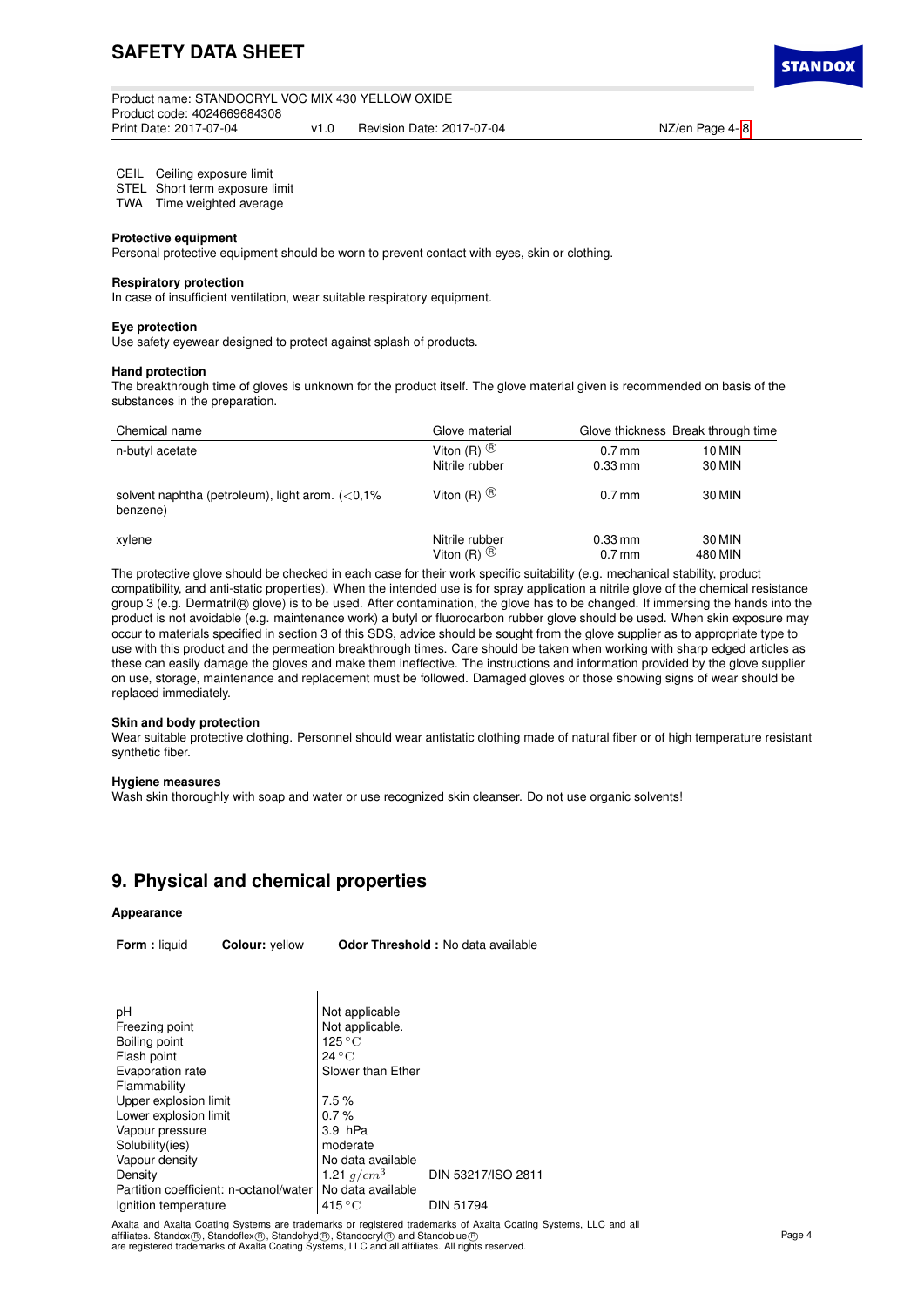# **SAFETY DATA SHEET**

Product name: STANDOCRYL VOC MIX 430 YELLOW OXIDE Product code: 4024669684308 v1.0 Revision Date: 2017-07-04 NZ/en Page 5- [8](#page-8-0)

CTANDO

Decomposition temperature<br>Viscosity (23 $^{\circ}$ C)

24 s ISO 2431-1993 6 mm

# **10. Stability and reactivity**

## **Stability**

Stable

## **Hazardous polymerisation**

Will not occur.

## **Conditions to avoid**

Stable under recommended storage and handling conditions (see section 7).

## **Materials to avoid**

Keep away from oxidizing agents, strongly alkaline and strongly acid materials in order to avoid exothermic reactions.

## **Hazardous decomposition products**

When exposed to high temperatures may produce hazardous decomposition products such as carbon monoxide and dioxide, smoke, oxides of nitrogen.

# **11. Toxicological information**

## **Information on likely routes of exposure**

## **Inhalation**

May cause nose and throat irritation. May cause nervous system depression characterized by the following progressive steps: headache, dizziness, nausea, staggering gait, confusion, unconsciousness. Reports have associated repeated and prolonged<br>overexposure to solvents with permanent brain and nervous system damage. If this product mixed with a overexposure to solvents with permanent brain and nervous system damage. activator/hardener (see SDS for the activator), the following health effects may apply: Exposure to isocyanates may cause respiratory sensitization. This effect may be permanent. Symptoms include an asthma-like reaction with shortness of breath, wheezing, cough or permanent lung sensitization. This effect may be delayed for several hours after exposure. Repeated overexposure to isocyanates may cause a decrease in lung function, which may be permanent. Individuals with lung or breathing problems or prior reactions to isocyanates must not be exposed to vapors or spray mist of this product.

## **Ingestion**

May result in gastrointestinal distress.

## **Skin or eye contact**

May cause irritation or burning of the eyes. Repeated or prolonged liquid contact may cause skin irritation with discomfort and dermatitis.

**Delayed and immediate effects and also chronic effects from short and long term exposure:**

**Acute oral toxicity** not hazardous

#### **Acute dermal toxicity** not hazardous

**Acute inhalation toxicity** not hazardous

% of unknown composition: 0 %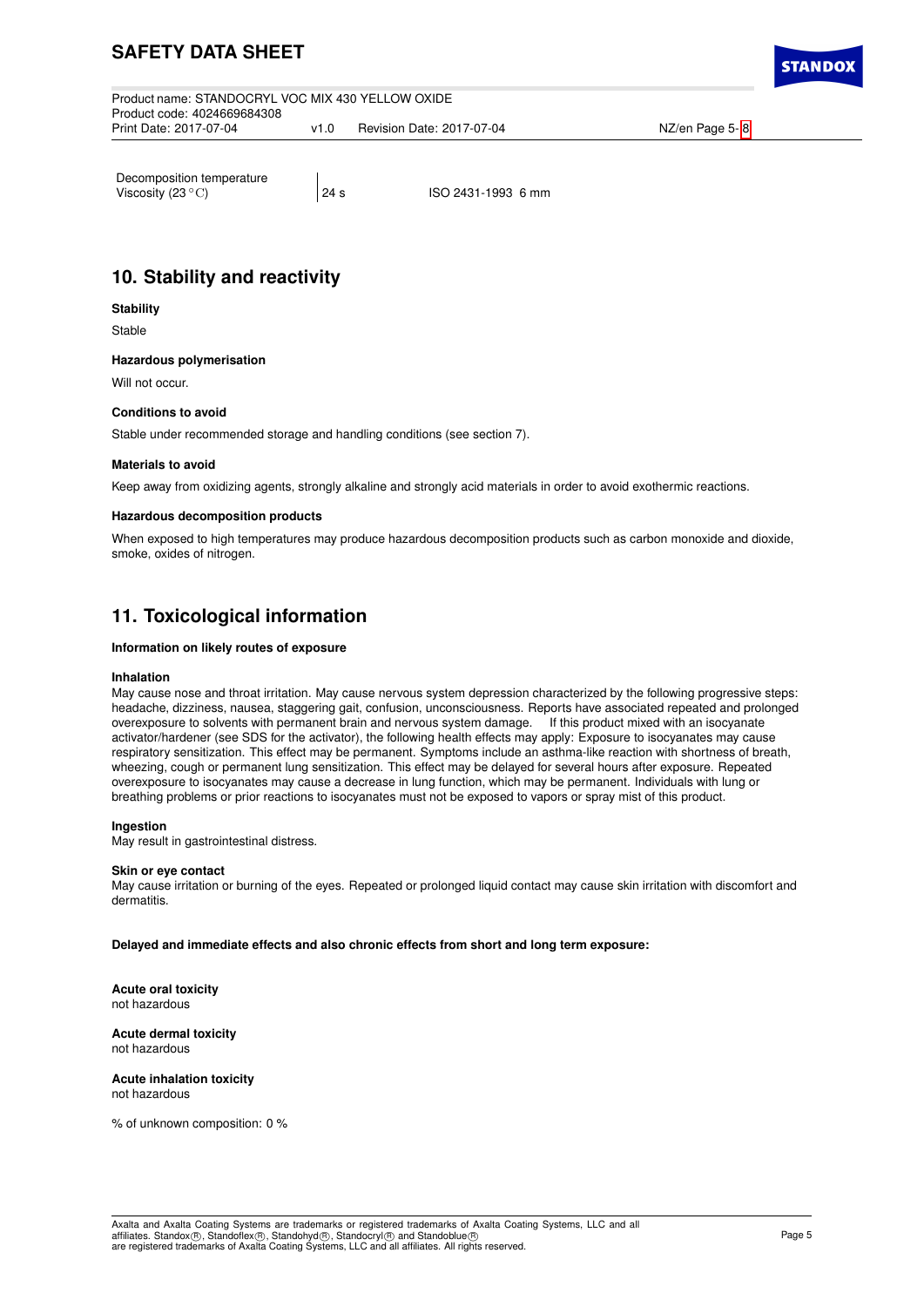# **SAFETY DATA SHEET**

#### **Skin corrosion/irritation**

| Category 3                                                             |
|------------------------------------------------------------------------|
| solvent naphtha (petroleum), light arom. $(<0.1\%$ benzene) Category 3 |
| Category 2                                                             |
| Category 2                                                             |
| Category 1A                                                            |
| Category 3                                                             |
| Category 3                                                             |
| Category 2                                                             |
|                                                                        |

#### **Serious eye damage/eye irritation**

Not classified according to GHS criteria

#### **Respiratory sensitisation**

Not classified according to GHS criteria

## **Skin sensitisation**

| bis(1,2,2,6,6-pentamethyl-4-piperidyl) sebacate              | Category 1 |
|--------------------------------------------------------------|------------|
| methyl 1,2,2,6,6-pentamethyl-4-piperidyl sebacate Category 1 |            |
| 2,3-epoxypropyl neodecanoate                                 | Category 1 |

#### **Germ cell mutagenicity**

Not classified according to GHS criteria

#### **Carcinogenicity**

Not classified according to GHS criteria

#### **Toxicity for reproduction**

Not classified according to GHS criteria

## **Target Organ Systemic Toxicant - Single exposure**

Not classified according to GHS criteria

#### **Target Organ Systemic Toxicant - Repeated exposure**

Not classified according to GHS criteria

## **Aspiration toxicity**

Not classified according to GHS criteria

## **Numerical measures of toxicity (acute toxicity estimation (ATE),etc. )**

No information available.

## **Symptoms related to the physical, chemical and toxicological characteristics**

Exposure to component solvents vapours concentration in excess of the stated occupational exposure limit may result in adverse health effect such as mucous membrane and respiratory system irritation and adverse effect on kidney, liver and central nervous system. Symptoms and signs include headache, dizziness, fatigue, muscular weakness, drowsiness and in extreme cases, loss of consciousness. Through skin resorbtion, solvents can cause some of the effects described here. Repeated or prolonged contact with the preparation may cause removal of natural fat from the skin resulting in non-allergic contact dermatitis and absorption through the skin. The liquid splashed in the eyes may cause irritation and reversible damage. Based on the properties of the epoxy constituent(s) and considering toxicological data on similar preparations, this preparation may be a skin sensitiser and an irritant. Low molecular epoxy constituents are irritating to eyes, mucous membranes and skin. Repeated skin contact may lead to irritation and to sensitization, possibly with cross-sensitization to other epoxies. Avoid skin and eye contact. Avoid inhalation of vapour or mist.

# **12. Ecological information**

Product contains environmentally hazardous substances and product is not classified per GHS.

#### **Ecotoxicity effects**

There are no data available on the product itself. The product should not be allowed to enter drains or watercourses.

## **Acute aquatic toxicity**

| n-butyl acetate        |  |
|------------------------|--|
| 1,2,4-trimethylbenzene |  |

Category 3 Category 2

Axalta and Axalta Coating Systems are trademarks or registered trademarks of Axalta Coating Systems, LLC and all affiliates. Standox®, Standoflex®, Standohyd®, Standocryl® and Standoblue®<br>are registered trademarks of Axalta Coating Systems, LLC and all affiliates. All rights reserved.

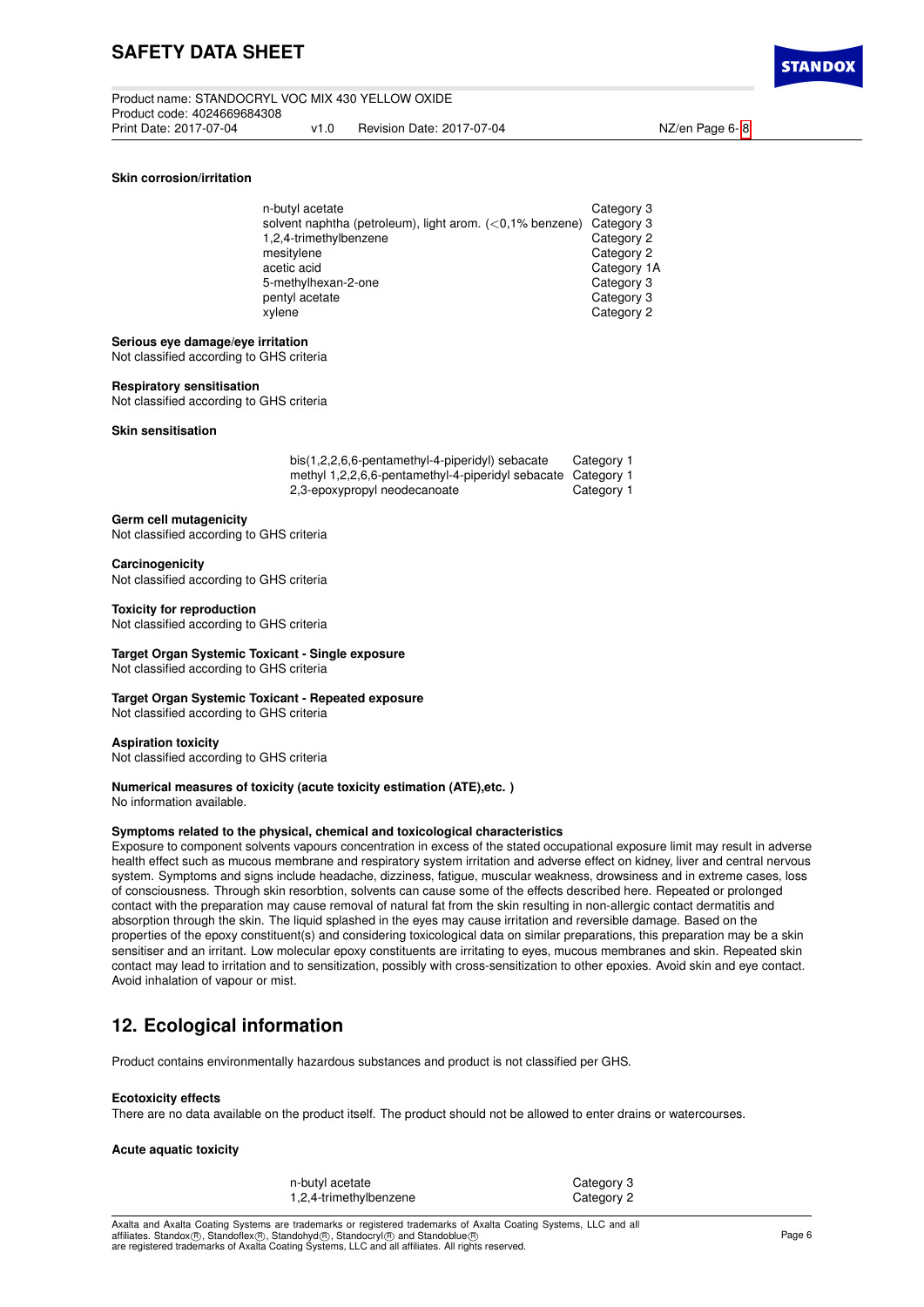# **SAFETY DATA SHEET**

Product name: STANDOCRYL VOC MIX 430 YELLOW OXIDE Product code: 4024669684308 v1.0 Revision Date: 2017-07-04 NZ/en Page 7- [8](#page-8-0)

**STANDO)** 

| bis(1,2,2,6,6-pentamethyl-4-piperidyl) sebacate              | Category 1 |
|--------------------------------------------------------------|------------|
| cumene                                                       | Category 2 |
| methyl 1,2,2,6,6-pentamethyl-4-piperidyl sebacate Category 1 |            |

## **Chronic aquatic toxicity**

| solvent naphtha (petroleum), light arom. $(<0.1\%$ benzene) Category 2 |            |
|------------------------------------------------------------------------|------------|
| 1,2,4-trimethylbenzene                                                 | Category 2 |
| mesitylene                                                             | Category 2 |
| bis(1,2,2,6,6-pentamethyl-4-piperidyl) sebacate                        | Category 1 |
| cumene                                                                 | Category 2 |
| methyl 1,2,2,6,6-pentamethyl-4-piperidyl sebacate                      | Category 1 |
| 2.3-epoxypropyl neodecanoate                                           | Category 2 |

% of unknown composition 0%

## **Persistence and degradability** No information available.

# **Bioaccumulation**

No information available.

## **Mobility in soil**

No information available.

## **Other adverse effects**

No information available.

# **13. DISPOSAL CONSIDERATIONS**

## **Waste disposal methods**

Dispose of in accordance with local regulations.

## **Disposal considerations**

A disposal process that converts the waste into energy is recommended. If this is not possible the hazardous waste must be disposed of by incineration.

# **14. Transport information**

| <b>NZS5433</b><br>Proper shipping name:              | PAINT           |
|------------------------------------------------------|-----------------|
| UN number:                                           | 1263            |
| Hazard Class:                                        | 3               |
| Packing group:                                       | Ш               |
| Hazchem Code:                                        | 3Y              |
| <b>IMDG (Sea transport)</b><br>Proper shipping name: | PAINT           |
| UN number:                                           | 1263            |
| Hazard Class:                                        | 3               |
| Subsidiary Hazard Class:                             | Not applicable. |
| Packing group:                                       | Ш               |
| Marine Pollutant:                                    | no              |
| EmS:                                                 | $F-E.S-E$       |

#### **ICAO/IATA (Air transport)** Proper shipping name: